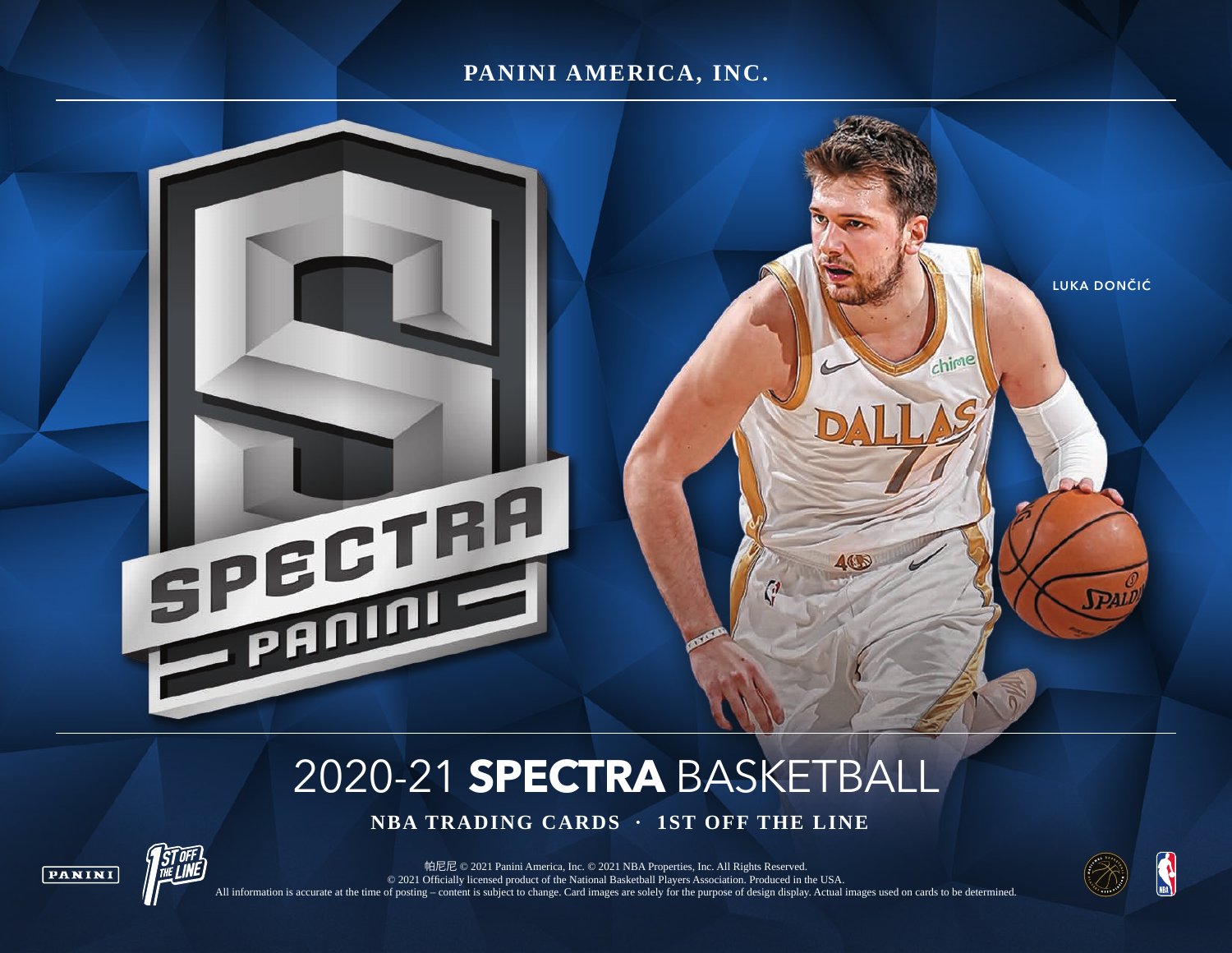## **SPECTRA** BASKETBALL **2020-21 NBA TRADING CARDS · 1ST OFF THE LINE**



Card images are solely for the purpose of design display. Card images are solely for the purpose of design display. Card images are solely for the purpose of design display.

#### **ROOKIE JERSEY AUTOGRAPHS BLUE WAVE FOTL**



**ROOKIE JERSEY AUTOGRAPHS GOLD WAVE FOTL**



*FOTL EXCLUSIVE FOTL EXCLUSIVE FOTL EXCLUSIVE*

**ROOKIE JERSEY AUTOGRAPHS PURPLE WAVE FOTL**

First off the Line-exclusive Rookie Jersey Autographs Blue Wave, Purple Wave, or Gold Wave can be found in each box!





帕尼尼 © 2021 Panini America, Inc. © 2021 NBA Properties, Inc. All Rights Reserved. © 2021 Officially licensed product of the National Basketball Players Association. Produced in the USA. All information is accurate at the time of posting – content is subject to change. Card images are solely for the purpose of design display. Actual images used on cards to be determined.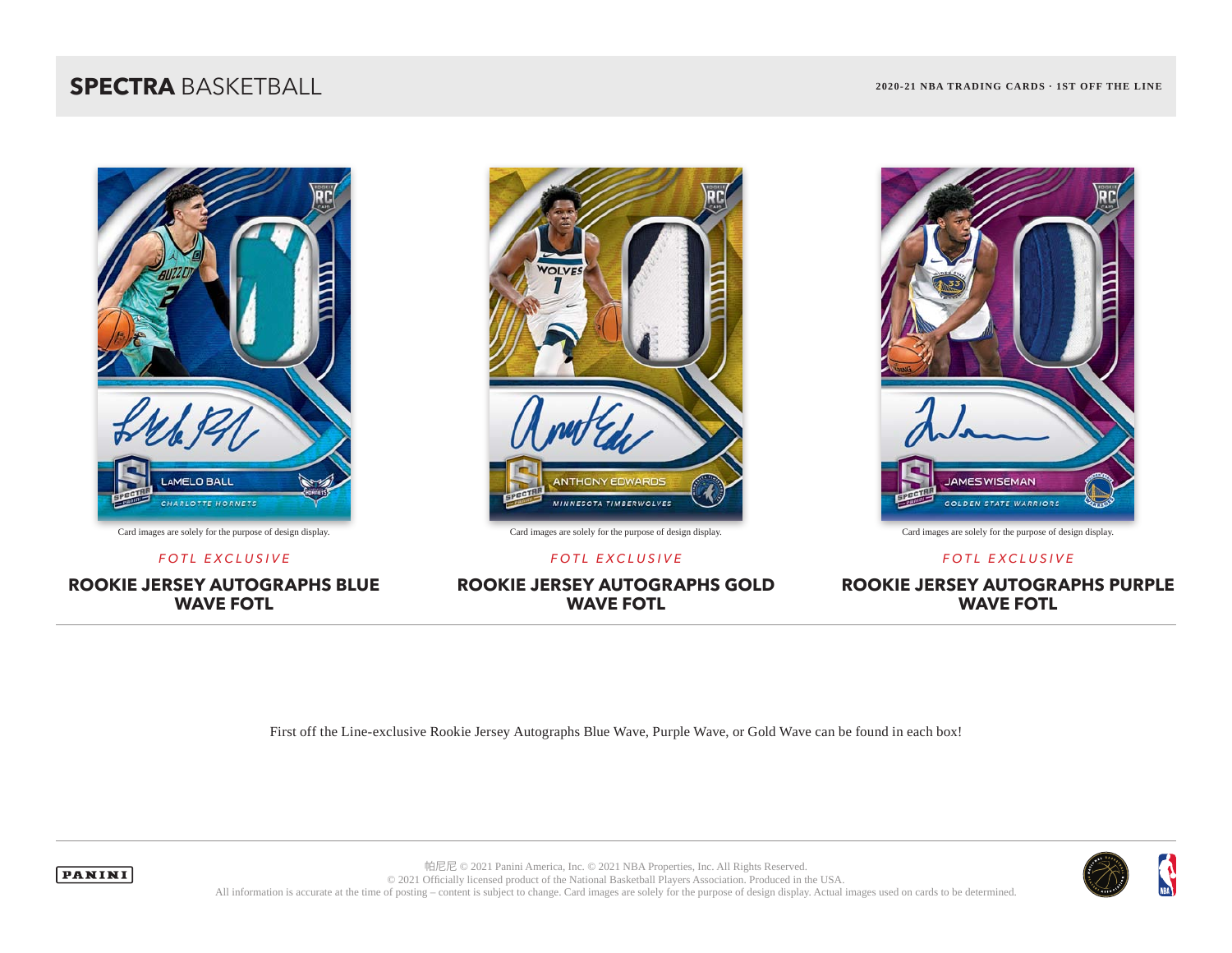## **SPECTRA** BASKETBALL **2020-21 NBA TRADING CARDS · 1ST OFF THE LINE**



# **CATALYST LUKA DONČIĆ**



Card images are solely for the purpose of design display. Card images are solely for the purpose of design display. Card images are solely for the purpose of design display.

# **ILLUSTRIOUS LEGEND SIGNATURES**

#### **CATALYSTS SIGNATURES META ROOKIE DUAL PATCH AUTOGRAPHS MARBLE**

Spectra returns with some of the highly collectable autographs card sets released this year of the best current, retired and rookie players in the league today!



帕尼尼 © 2021 Panini America, Inc. © 2021 NBA Properties, Inc. All Rights Reserved. © 2021 Officially licensed product of the National Basketball Players Association. Produced in the USA. All information is accurate at the time of posting – content is subject to change. Card images are solely for the purpose of design display. Actual images used on cards to be determined.

**PANINI**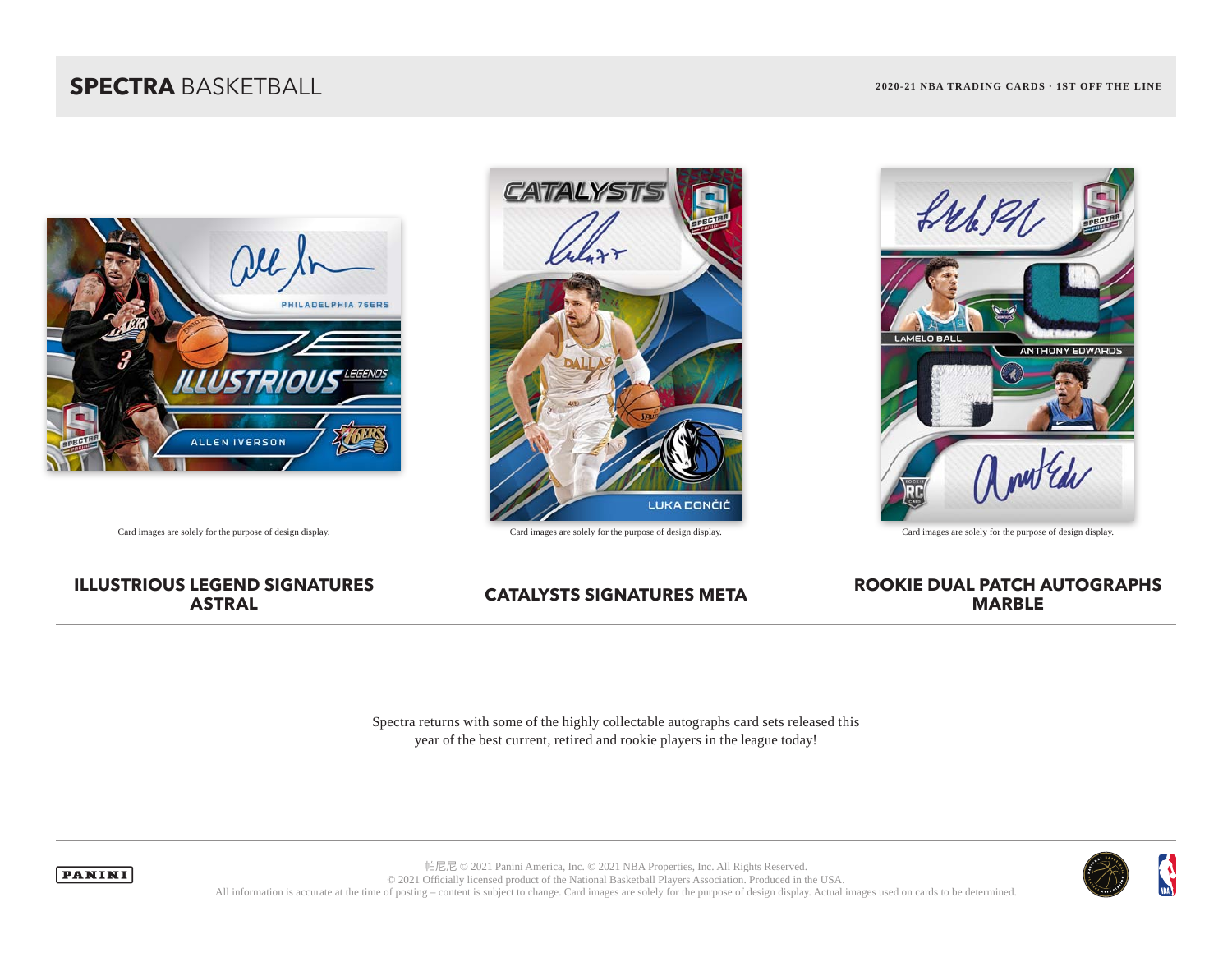## **SPECTRA** BASKETBALL **2020-21 NBA TRADING CARDS · 1ST OFF THE LINE**





Card images are solely for the purpose of design display. Card images are solely for the purpose of design display. Card images are solely for the purpose of design display.



#### **BASE SPECTRACULAR DEBUT COLOR BLAST BASE VARIATIONS UNIVERSAL DIE CUT**

Search for a variety of parallel and inserts in Spectra, including the popular shortprinted Color Blast insert and new base set Base Spectacular Debut!



帕尼尼 © 2021 Panini America, Inc. © 2021 NBA Properties, Inc. All Rights Reserved. © 2021 Officially licensed product of the National Basketball Players Association. Produced in the USA. All information is accurate at the time of posting – content is subject to change. Card images are solely for the purpose of design display. Actual images used on cards to be determined.